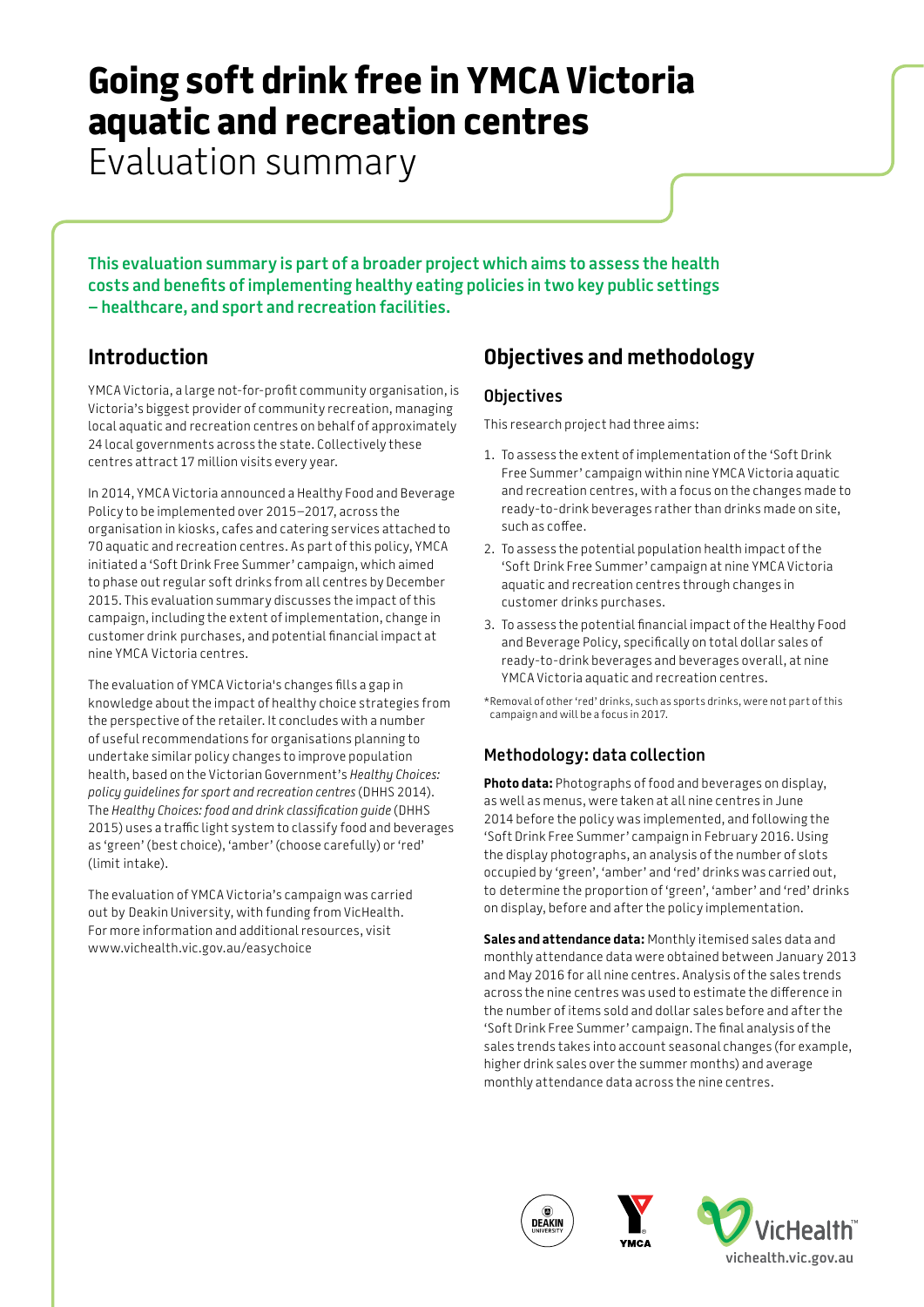**Exit survey data:** Brief exit surveys were conducted on YMCA customers at three of the centres included in the evaluation study. Every third exiting customer was approached and asked multiple choice questions regarding the activities undertaken at the centre and demographic information (age, gender etc). In addition, researchers asked open-ended questions regarding food and beverages consumed within the centre, both purchased at the centre and brought in from outside. Initial baseline surveys were conducted during the winter before the 'Soft Drink Free Summer' campaign, and the follow-up survey was conducted in winter, after the campaign. A total of 1300 surveys were conducted at baseline, and 1183 at follow-up.

## **Key findings**

#### **Extent of implementation of soft drink removal at nine YMCA Victoria centres**

The proportion of available 'red' food and drink items decreased from 71% to 45% across nine centres, while the proportion of 'green' items increased from 13% to 28%, from June 2014 to June 2016.

As part of the overall Healthy Food and Beverage Policy, YMCA Victoria promoted a 'Soft Drink Free Summer' in the summer of 2015/16 with the aim of removing all regular soft drinks by February 2016. All nine centres achieved this campaign goal.

In addition to centres being soft drink free, more healthy choices were placed in the drink fridges. There was a large decrease in the availability of 'red' drinks, as well as a moderate increase in 'green' drinks, and a small increase in 'amber' drink availability. Across all nine centres the proportion of available 'red' drinks decreased from 62% to 25%, while the proportion of 'green' drinks increased from 32% to 66%. In addition, three centres had met the end of 2016 policy target of 10% or less of fridge space allocated to 'red' drinks.

#### **Impact of the 'Soft Drink Free Summer' campaign at nine YMCA Victoria centres**

Analysis of change in the volume of ready-to-drink beverages purchased showed a clear decrease in the volume of 'red' readyto-drink beverages purchased, with the volume sales of 'green' drinks clearly outstripping those of 'red'.

Between June 2013 and May 2014, just under half of all readyto-drink beverages sold were 'red' and just under half were 'green'. Between June 2015 and May 2016 the proportion that were 'red' had decreased to around 30% of all ready-to-drink volume sold, with an increase in the proportion of 'green' sold to around 63%. The small volume sales of 'amber' appeared to be stable during this period.

**The reduction in 'red' ready-to-drink volume sales equates to 757 litres less of 'red' drinks sold over the nine centres per month. This is the equivalent of around 2000 fewer cans of soft drink consumed on a monthly basis.**

Exit survey data analysis also showed that while there has been little change in the proportion of people bringing 'red', 'amber' or 'green' items from home, there has been a moderate decrease in 'red' food and drink purchased at the centre, and an increase in 'green' item purchases. While limited to three centres, these results support the notion that customers have not responded to the healthier food provision by bringing their own 'red' food and drinks from home.



#### **Change in ready-to-drink beverage display for nine YMCA centres 2014–2016**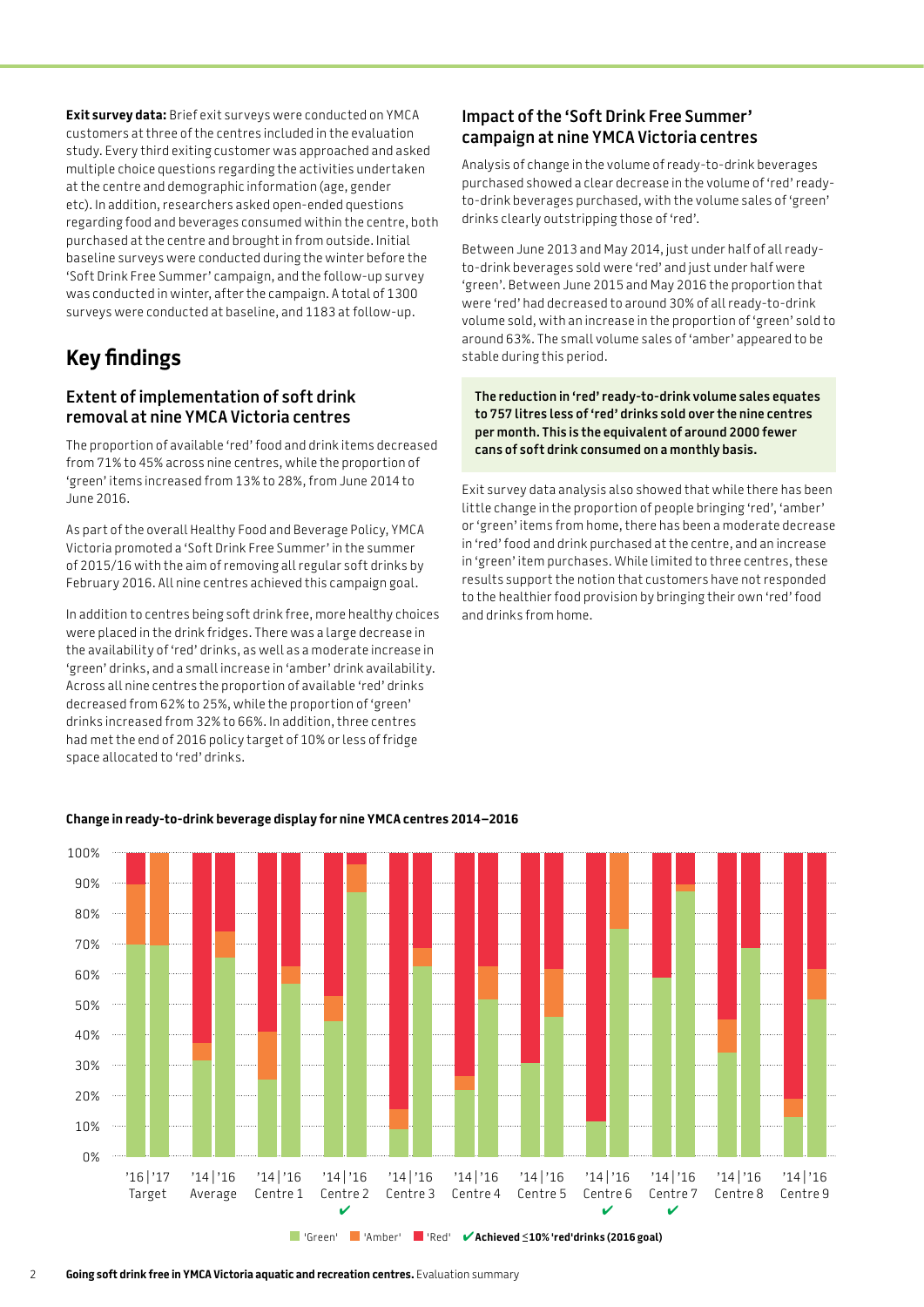#### **Financial impact of removal of soft drinks at nine YMCA Victoria centres**

Sales analysis showed that while there was a clear decrease in the total beverage dollar sales for 'red' drinks, there was no change in overall beverage dollar sales. **This data suggests that it is possible to remove sugary drinks from venues such as these without an overall decline in drinks dollar sales.** It is important to note that these analysis do not capture other potential costs or true profit margins from beverages.

#### **Enablers**

The experiences of YMCA Victoria suggest that the following factors have been important in the successful implementation and outcomes of the soft drink free summer:

- Commitment within the YMCA Victoria executive and management teams to improving community health.
- Gradual implementation with initial removal of soft drinks and the aim of removal of 'red' foods in future years.
- Provision of resources by YMCA Victoria Health Promotion and Advocacy Team, including case by case advice, a toolkit, approved product list, planograms for recommended fridge layouts, and promotional material highlighting the sugar content of drinks and rationale for the campaign.
- Support provided by health promotion staff with implementation advice and information.
- Engagement of suppliers to ensure their support of the policy and supply of potential substitutes for the 'red' drinks being removed.

## **Conclusion**

All YMCA Victoria centres analysed in this report were successful in their aims of removing all soft drinks from display and increasing the availability of more 'green' and 'amber' drink options. To meet their end of 2016 goal of 10% or less of fridge space filled with 'red' drinks, YMCA Victoria will work closely with its centres to reduce the availability of sports drinks.

A large reduction in 'red' drink choices was seen – around 2000 fewer cans of soft drink purchased per month across the nine centres.

Furthermore, the analysis of dollar sales suggests that within the context of the variety of drinks sold across the nine YMCA Victoria centres, customers are willing to switch to healthier drink options with no decrease in overall dollar sales.

As a result of the YMCA Victoria's Healthy Food and Beverage Policy and its recent 'Soft Drink Free Summer' campaign, YMCA Victoria centres have made substantial reductions in the availability of 'red' food and beverages, and should be commended for their initiative and leadership in creating healthy food environments for adults and children. Not only will this campaign have direct benefit to the clients of YMCA Victoria, particularly the children attending the centres, but it is also likely to support the spread of healthier food environments more broadly.

## **Recommendations**

Ongoing support of YMCA Victoria recreation centres is recommended to assist with meeting their end of 2016 goal and future reduction in availability and sales of other 'red' drinks such as sports drinks. When targets for reducing 'red' foods are introduced, healthier packaged food items will need to be sourced.

Organisations planning to implement a similar policy may be interested in analyses showing that 'green' and 'amber' drinks with the greatest dollar sales were identified as:

- 1. Bottled water 'green'
- 2. Small reduced-fat milk varieties 'green'
- 3. Bottled lightly sparkling water 'green'
- 4. Diet soft drink 'amber'
- 5. Bottled lightly sparkling water flavoured with natural fruit essences – 'green'

YMCA Victoria has been proactive in communicating the resources, successes and challenges associated with implementing their policy through media, invited talks, meetings and conferences. This has encouraged numerous councils, health services, and recreation centres to follow suit. Further dissemination of their policy, processes and findings is recommended to support others implementing similar changes.

**YMCA wish to acknowledge the Healthy Eating Advisory Service with their support in implementing the Healthy Choices guidelines at YMCA.**